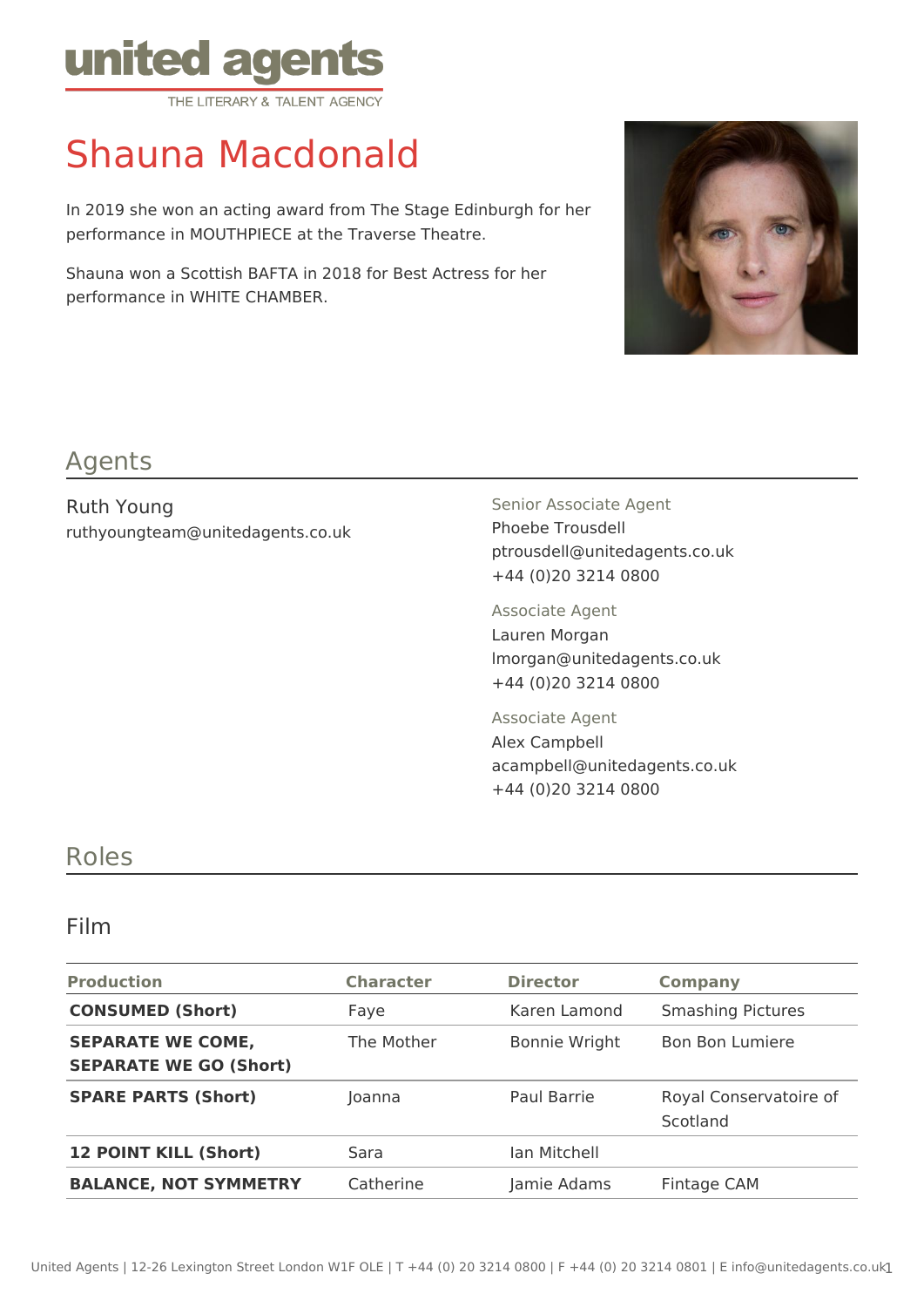| <b>Production</b>                | <b>Character</b>                           | <b>Director</b>                | <b>Company</b>                         |
|----------------------------------|--------------------------------------------|--------------------------------|----------------------------------------|
| <b>WHITE CHAMBER</b>             | Elle Chrysler                              | Paul Raschid                   | <b>Aviary Films</b>                    |
| <b>STAR WARS</b>                 | Temp Com Center<br><b>Resistance Pilot</b> | Rian Johnson                   | Space Bear Industries<br><b>UK Ltd</b> |
| <b>NAILS</b>                     | Dana Milgram                               | Dennis Bartok                  | Whispervale DAC                        |
| <b>MOONDOGS</b>                  | Ruby                                       | Philip John                    | Clydebank Films Ltd                    |
| <b>Soldier Bee</b>               | Jodie                                      | Alex Williams                  | Sky Blue Films                         |
| THE CORRESPONDENCE               | Victoria                                   | Giuseppe<br>Tornatore          | Paco Cinematografica                   |
| <b>SPITBALL</b>                  | Lilly                                      | <b>Greer Taylor</b><br>Ellison | <b>Blue Shadow Films</b>               |
| <b>HOWL</b>                      | Kate                                       | Paul Hyett                     | Silver Bullet Films Ltd                |
| <b>SWUNG</b>                     | Hannah                                     | Colin Kennedy                  | Sigma Films                            |
| <b>MADE IN BELFAST</b>           | Alice                                      | Paul Kennedy                   | <b>KGB Screen</b>                      |
| <b>FILTH</b>                     | Carole                                     | Jon Baird                      | <b>Filth Production Ltd</b>            |
| <b>THE HIKE</b>                  | Helen                                      | Rupert Byran                   | The Hike Film Ltd                      |
| THE DESCENT II                   | Sarah                                      | Jon Harris                     | Celador                                |
| THE MUTANT CHRONICLES            | Adelaide                                   | Simon Hunter                   | <b>Mutants Limited</b>                 |
| <b>JETSAM</b>                    | Rachel                                     | Simon Welsford                 | Skyman Films                           |
| IF I'M SPARED (SHORT)            | Sophie                                     | Alex Norris                    | If I'm Spared<br>Productions           |
| <b>CHICKEN SOUP - short film</b> | Jess                                       | Farah<br>Abushwesha            | Rocliffe Ltd                           |
| <b>THE DESCENT</b>               | Sarah                                      | Neil Marshall                  | Celador                                |
| <b>NICELAND</b>                  | Sandra                                     | Fridrik Thor<br>Fridriksson    | Naesland ehf                           |
| THE ROCKET POST                  | Catherine - Co Lead Stephen                | Whittaker                      | <b>Ultimate Pictures</b>               |
| <b>LATE NIGHT SHOPPING</b>       | Gail                                       | Saul Metzstein                 | <b>Ideal World</b>                     |
| <b>DAYBREAK</b>                  | Emily                                      | <b>Bernard Rudden</b>          | Daybreak Films                         |
| THE DEBT COLLECTOR               | Catriona                                   | Anthony Neilson                | <b>Dragon Pictures</b>                 |

## Television

| <b>Production</b>   | <b>Character</b> | <b>Director</b>                  | Company             |
|---------------------|------------------|----------------------------------|---------------------|
| <b>OUTLANDER S6</b> | Flora Macdonald  | <b>Various</b>                   | Starz!              |
| THE SCOTTS          | Vonny Scott      | lain Davidson                    | <b>BBC Scotland</b> |
| <b>THE NEST</b>     | Sheena Galvin    | Andy De Emmony &<br>Simen Alsvik | BBC One             |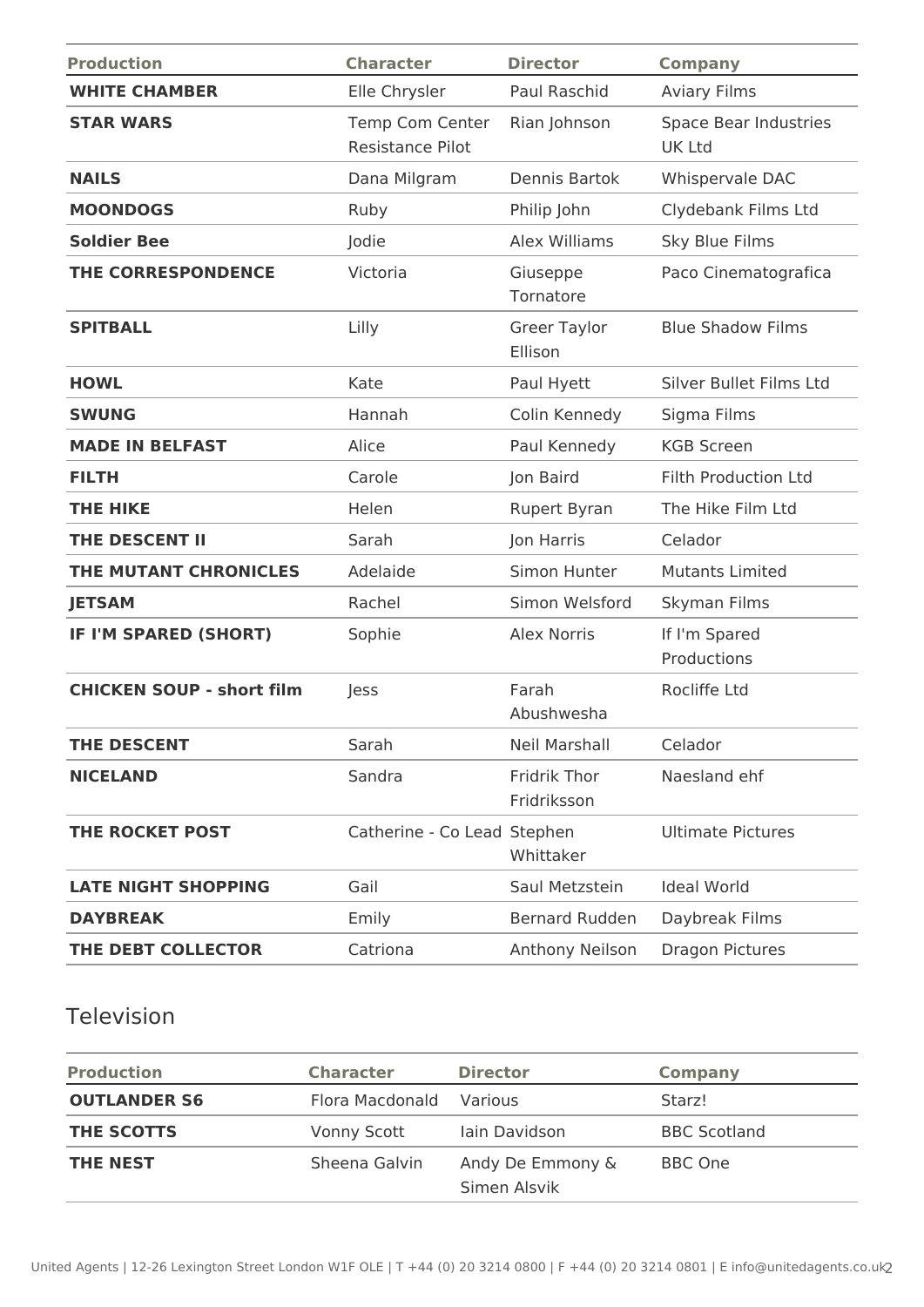| <b>Production</b>                  | <b>Character</b>    | <b>Director</b>       | <b>Company</b>               |
|------------------------------------|---------------------|-----------------------|------------------------------|
| <b>LIAR S2</b>                     | Mary Earlham        | James Strong          | <b>Two Brothers Pictures</b> |
| <b>IN PLAIN SIGHT</b>              | Agnes Muncie        | John Strickland       | <b>ITV</b>                   |
| <b>HOLD THE SUNSET</b>             | Georgie             | Sandy Johnson         | <b>BBC One</b>               |
| <b>THE CRY</b>                     | Dr. Wallace         | Glendyn Ivin          | <b>Synchronicity Films</b>   |
| 209ers (teaser)                    | Madame              | <b>Steve Barker</b>   | <b>CBBC</b>                  |
| <b>RANSOM</b>                      | Sarah Clarke        | <b>Francois Velle</b> | <b>Wildcat Productions</b>   |
| <b>THE CATCHMENT</b>               | Jennifer Bruce      | Ross Noble            | <b>Geoff Productions</b>     |
| <b>THE FIVE</b>                    | Young Julie         | Mark Tonderai         | Sky                          |
| <b>MURDER NO. 2</b>                | Katrina Durridge    | <b>Birger Larsen</b>  | Touchpaper                   |
| <b>KATIE MORAG 2</b>               | Mrs Cavendish       | Don Coutts            | <b>Struay Pictures Ltd</b>   |
| <b>WATERLOO ROAD (SERIES</b><br>8) | Yvonne              | Pat Harkins           | <b>Shed Productions</b>      |
| <b>RIPPER STREET</b>               | Martha              | Andy Wilson           | Tiger Aspect for BBC 1       |
| <b>CASE HISTORIES</b>              | Shirley             | Marc Jobst            | Ruby Films for BBC           |
| <b>BONEKICKERS</b>                 | <b>Boudicca</b>     | Sarah O'Gorman        | <b>BBC</b>                   |
| <b>MURDER ROOMS</b>                | Heather             | <b>Paul Seed</b>      | <b>BBC</b>                   |
| <b>SEA OF SOULS</b>                | Rosie               | Diarmiud Lawrence     | <b>BBC</b>                   |
| <b>SPOOKS</b>                      | Sam                 | <b>Bharat Nalluri</b> | <b>Kudos Productions</b>     |
| <b>STATE OF PLAY</b>               | Sonia Baker         | David Yates           | <b>Endor Productions</b>     |
| <b>TAGGART</b>                     | <b>Helen McCabe</b> | Ian Madden            | <b>SMG</b>                   |
| <b>WEDDING BELLES</b>              | Rhona               | Philip John           | Junction Films/ Channel<br>4 |

# Stage

| <b>Production</b>                                             | <b>Character</b> | <b>Director</b>    | <b>Company</b>                             |
|---------------------------------------------------------------|------------------|--------------------|--------------------------------------------|
| <b>MOUTHPIECE (Australia &amp;</b><br><b>Scotland tour)</b>   | Libby            |                    | Orla O'Loughlin Traverse Theatre           |
| <b>MOUTHPIECE</b>                                             | Libby            | Orla<br>O'Loughlin | <b>Traverse Theatre</b>                    |
| <b>BORN TO RUN</b>                                            | Jane             | <b>Gary McNair</b> | <b>Traverse Theatre</b>                    |
| <b>KING LEAR</b>                                              | Regan            | Dominic Hill       | <b>Citizens Theatre Glasgow</b>            |
| <b>MARY QUEEN ON SCOTS GOT</b><br><b>HER HEAD CHOPPED OFF</b> | Mary             | Tony Cownie        | Royal Lyceum                               |
| <b>REALISM</b>                                                | Girlfriend       | Anthony<br>Neilson | National Theatre of<br>Scotland            |
| A VIEW FROM THE BRIDGE                                        | Catherine        | <b>Toby Frow</b>   | Birmingham Rep/West<br>Yorkshire Playhouse |